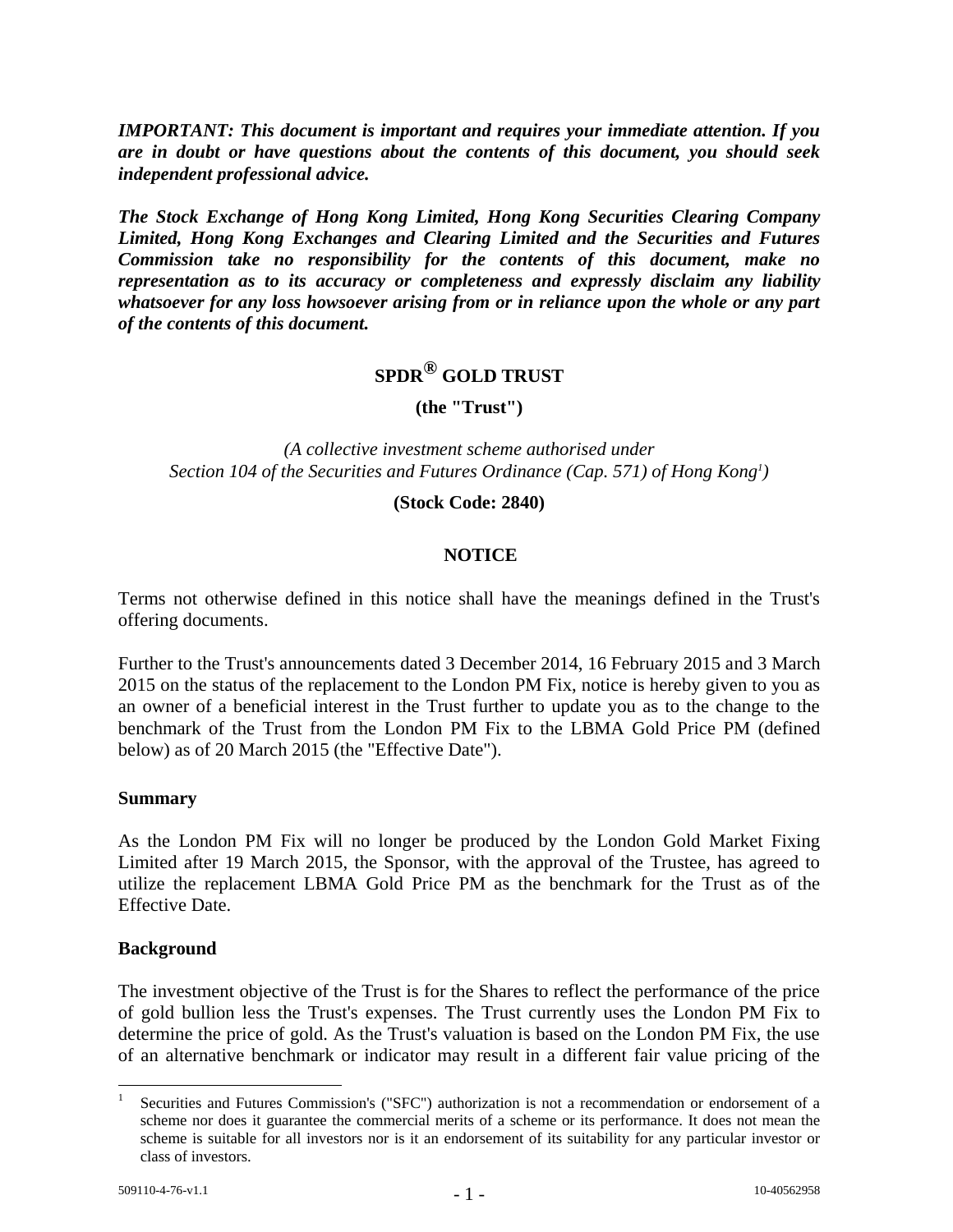gold in the Trust.

The London PM Fix is the London afternoon fixing price of gold per troy ounce quoted in US dollars by The London Gold Market Fixing Limited and published by the London Bullion Market Association (the "LBMA"). The London PM Fix is a fully established benchmark and is currently the most widely used benchmark for daily gold prices.

### **Replacement Benchmark**

Once the LBMA Gold Price PM (defined below) is declared operative by the LBMA, the Sponsor will use the LBMA Gold Price PM as the benchmark for the Trust. The Trust will continue to use the London PM Fix to value the gold held by the Trust until the transition from the London PM Fix to the LBMA Gold Price PM is completed.

This will result in corresponding changes to the method by which the value of gold is determined. As the LBMA Gold Price PM is designed, as is the London PM Fix, to provide a benchmark for the spot price for physical gold Loco London (as defined in the Trust's prospectus), the Sponsor does not believe that these changes will have a material impact on Shareholders and the value of the Shares.

For purposes of determining the price of gold, this means that the Sponsor will use the LBMA Gold Price PM instead of the London PM Fix as of the Effective Date. The underlying reference asset for both the London PM Fix and the LBMA Gold Price PM is the price of spot transactions in physical gold Loco London. For this reason, the Sponsor believes that the change in benchmark of the Trust is purely administrative in nature and does not constitute a material change to the Trust or the determination of the price of the Trust's gold. Shareholders will continue to be exposed to movements in the spot price of physical gold Loco London by virtue of the physical gold holdings of the Trust and the mechanism used in the creation and redemption of Shares.

The LBMA Gold Price PM is expected to be available to the Trust as the new benchmark for a physical gold spot price on the Effective Date. It is therefore expected that there will not be a break in the availability of a benchmark price for spot transactions in physical gold Loco London used by the Trust.

The Sponsor believes that the proposed new benchmark complies with the applicable requirements of Chapter 8.6(e) of the SFC's Code on Unit Trusts and Mutual Funds and applicable laws and regulations as it applies to the Trust and that the change is in accordance with the trust indenture constituting the Trust dated 12 November 2004, as amended (the "Trust Indenture") and applicable laws and regulations.

The Trustee has confirmed that it has no objection to the changes detailed in this Announcement. Shareholders' approval is not required to give effect to the change of the benchmark pursuant to the Trust Indenture and the applicable laws and regulations.

Save as the above, the Sponsor does not foresee that the change in the benchmark to value the Trust's gold will have any impact to investors in the Trust in terms of the operation, fee,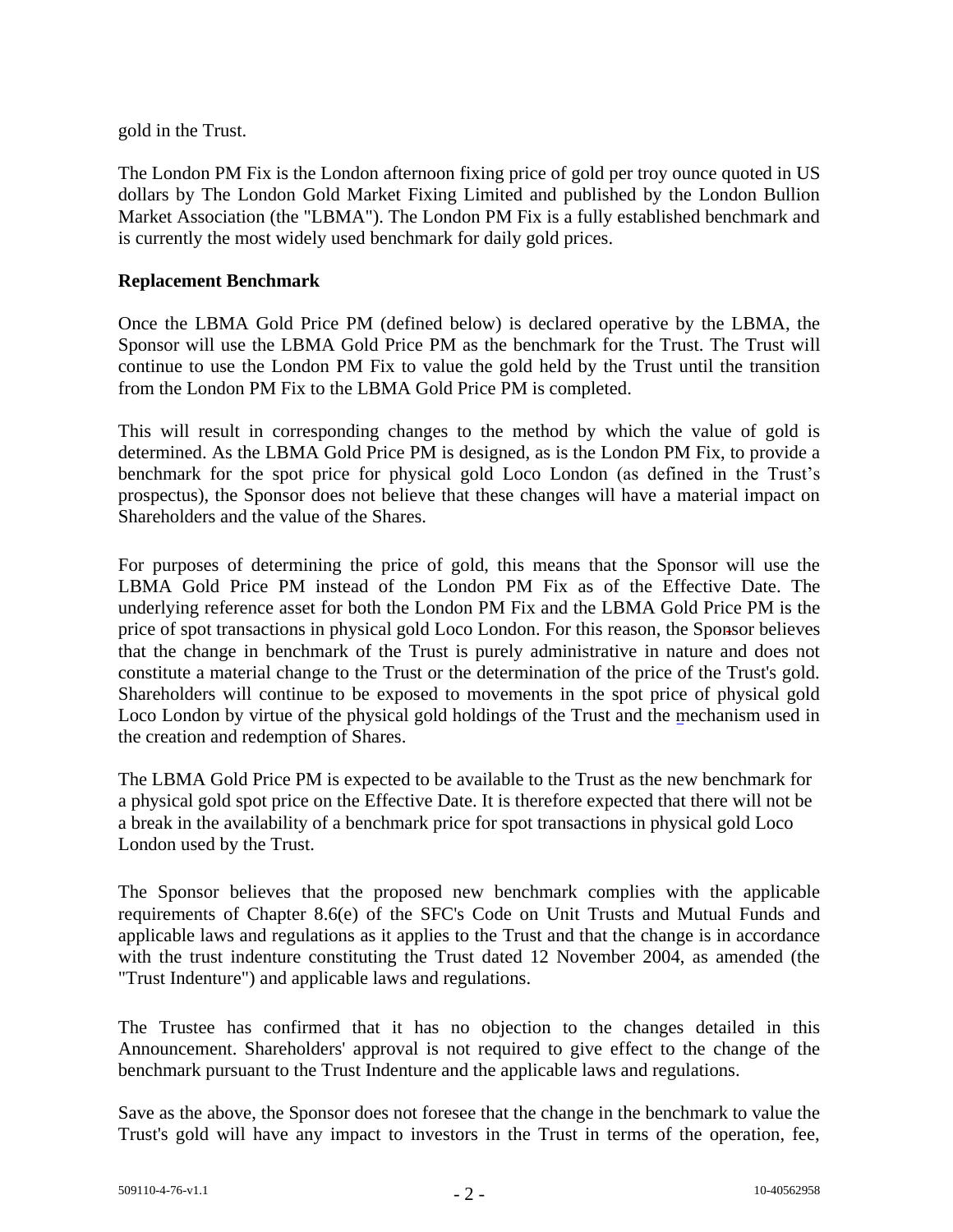custody arrangement and creation / redemption process and trading of the Trust on the Stock Exchange of Hong Kong (the "SEHK").

### **Description of the new benchmark and impact on the Trust**

With effect from the Effective Date, the Trust will determine the price of gold on the basis of the LBMA Gold Price PM.

The LBMA Gold Price (defined below) will be calculated by The ICE Benchmark Administration (the "IBA") and published by the LBMA or their successors from time to time. The IBA and the LBMA are independent of the Sponsor and the Trustee and their connected parties. None of the Sponsor, the Trustee or any entity within the Sponsor's or Trustee's group of companies will participate in the calculation or determination of the LBMA Gold Price.

IBA's electronic price determination processes used to determine the price for gold will, like the London PM Fix before it, establish and publish determined prices for troy ounces of gold twice each London trading day during pricing sessions beginning at 10:30

a.m. London time (the "LBMA Gold Price AM") and 3:00 p.m. London time (the "LBMA Gold Price PM", together with the LBMA Gold Price AM, the "LBMA Gold Price"). At these times, participants in the auction process will place buy and sell orders via the IBA's electronic platform. Within the auction process, aggregated gold bids and offers will be updated in real-time with the imbalance calculated and the price updated every 30 seconds until the buy and sell orders are matched and the LBMA Gold Price will be set at the price at which the orders matched. In this way the LBMA Gold Price will be set in a fully transparent and auditable process. Additionally, it is expected that the IBA will require participants in the LBMA Gold Price to sign up to codes of conduct in relation to participation in the LBMA Gold Price to ensure further governance over the process and ensure that it will be administered in a way consistent with applicable regulation such as the International Organization of Securities Commissions' "Principles for Financial Benchmarks".

During London trading hours on a daily basis the LBMA Gold Price AM and the LBMA Gold Price PM will each provide reference gold prices for that day's trading. The Sponsor expects that many long-term contracts will be priced on the basis of either of the LBMA Gold Price AM or the LBMA Gold Price PM, and market participants will likely refer to one or the other of these prices when looking for a basis for valuations. The Sponsor expects that the LBMA Gold Price AM and the LBMA Gold Price PM will be widely viewed as a full and fair representation of all market interest at the conclusion of the electronic price fixing process.

Further information relating to the LBMA Gold Price can be found on the LBMA [website at](http://www.lbma.org.uk./)  [www.lbma.org.uk](http://www.lbma.org.uk./)<sup>2</sup>.

# **Key differences between the London PM Fix and the LBMA Gold Price PM**

Based on all information received to date including the previously announced changes to the

 $\ddot{\phantom{a}}$ 

 $2^2$  This website has not been reviewed by the SFC.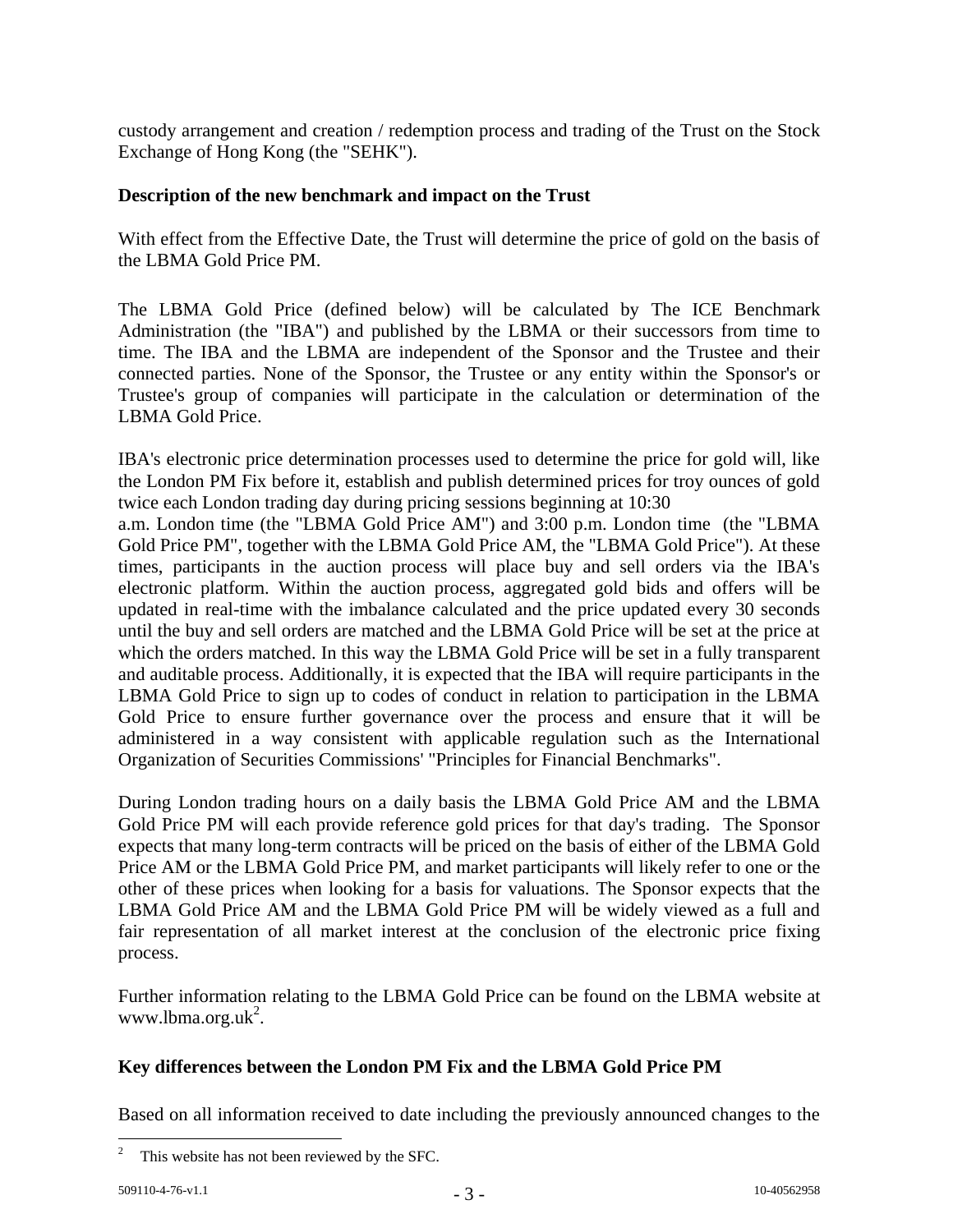London PM Fix, the Sponsor believes that the key differences between the London PM Fix and the LBMA Gold Price PM are that:

(i) the administrator of the LBMA Gold Price PM will be IBA, whereas the administrator for the London PM Fix was the London Gold Market Fixing Ltd;

(ii) the LBMA Gold Price PM will be determined in an electronic auction process, whereas the London PM Fix was determined through a telephonic auction;

(iii) the inputs into the LBMA Gold Price PM will be publicly available, whereas the inputs into the London PM Fix are not; and

(iv) the LBMA Gold Price PM auction process will potentially be open to a larger number of participants than the London PM Fix process which is open to four fixing members.

### **Risk Factors**

Investors should note the following potential risks associated with the adoption of the LBMA Gold Price PM as the replacement benchmark of the Trust:

*No guarantee of publication* - As at the date of this Announcement it is expected that the LBMA Gold Price PM will be in operation and published on the Effective Date. However, such operation and publication cannot be guaranteed by the Sponsor and should the LBMA Gold Price PM not be published as expected, the Sponsor and the Trustee may be required to suspend the calculation of the Net Asset Value of the Trust, creations and redemptions of Shares and trading of the Shares on the SEHK. On this occurrence, a further announcement would be made by the Sponsor.

*Impact on the Net Asset Value of the Trust* - While it is expected that the LBMA Gold Price PM will reflect a fair value for the spot price of physical gold Loco London and that such spot price will not vary greatly as a result of the change from the London PM Fix to the LBMA Gold Price PM, it cannot be guaranteed that this will be the case. In the event that the LBMA Gold Price PM does not reflect a fair value for the spot price of physical gold Loco London and to the extent that the resulting price varies greatly from the price determined under the London PM Fix or other pricing mechanisms, this may have an adverse impact on the Net Asset Value of the Trust and the value of an investment in the Shares.

*Future changes to the LBMA Gold Price PM* - As the LBMA Gold Price PM is a new benchmark, it is expected that it will develop further over time. Any such future changes, to the extent they have a material impact on the LBMA Gold Price PM could adversely impact the Net Asset Value of the Trust and the value of an investment in the Shares.

*Other risks relating to the LBMA Gold Price PM* - The calculation of the LBMA Gold Price PM by which the Trust determines the price of gold, is not an exact process. Rather it is based upon a procedure of matching orders from participants in the auction process and their customers to sell the gold with orders from participants in the auction process and their customers to buy gold at particular prices. The LBMA Gold Price PM does not therefore purport to represent every single buyer or seller of gold in the market, nor does it purport to set a definitive price for gold at which all orders for sale or purchase will take place on that particular day or time. All orders placed into the auction process by the participants will be executed on the basis of the LBMA Gold Price PM determined (provided that orders may be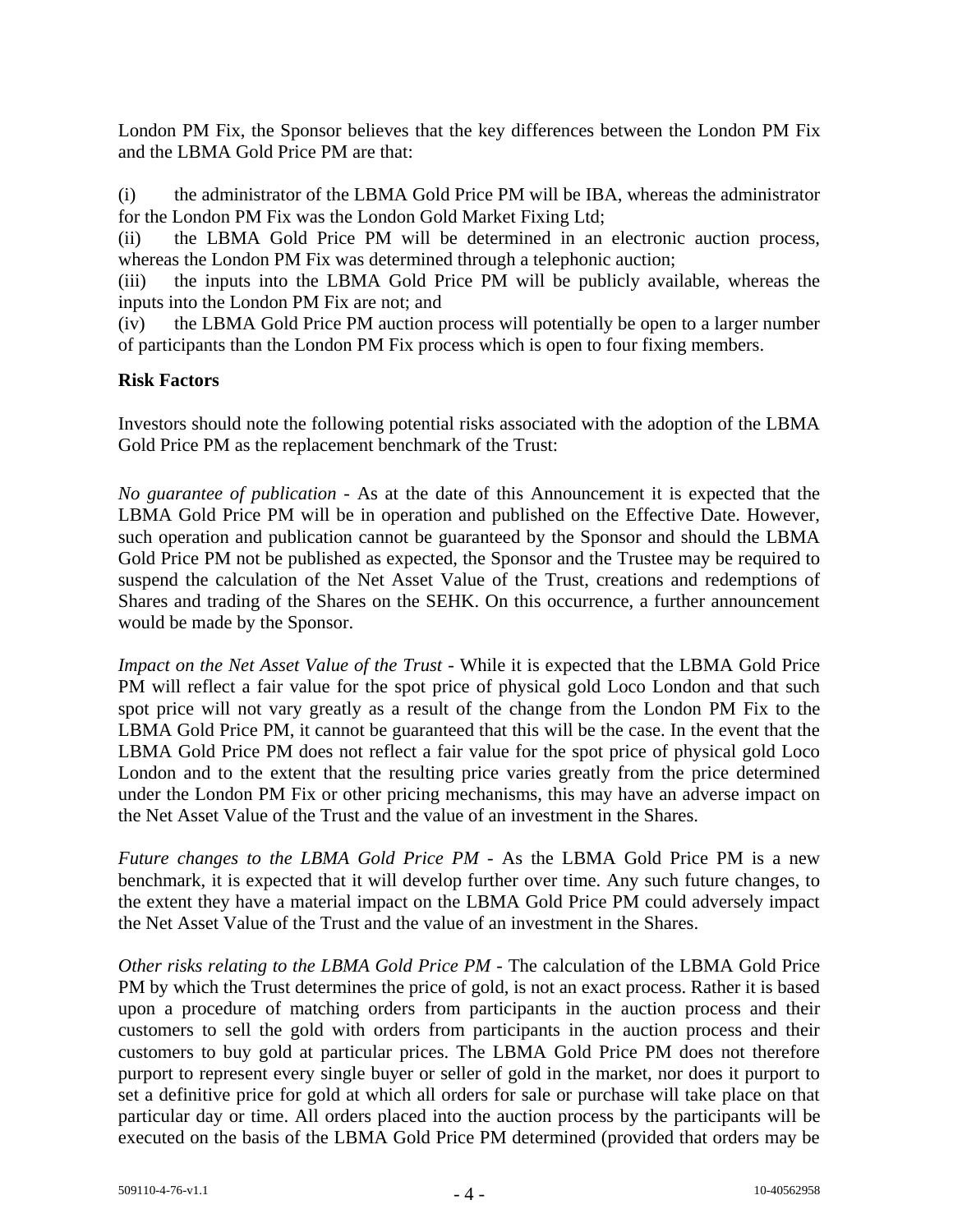cancelled, increased or decreased whilst the auction is in progress).

Further, if the LBMA Gold Price PM is discontinued, the Sponsor may, in consultation with the Trustee, seek the Securities and Futures Commission's ("SFC") prior approval to replace the LBMA Gold Price PM with another benchmark that is similarly appropriate for the valuation of the Trust's gold as the LBMA Gold Price PM. If the Sponsor and the Trustee do not agree within a reasonable period on a suitable replacement benchmark acceptable to the SFC, the Sponsor and Trustee may until such time as a suitable benchmark price is agreed upon, suspend creations and redemptions in GLD Shares. If there were a prolonged delay in agreeing a suitable benchmark with the SFC, the Trust's shares could be delisted, which could also lead to the termination of the Trust.

*Auction process for LBMA Gold Price PM* - While the auction process used to establish the LBMA Gold Price PM is expected to be a transparent and auditable process in accordance with applicable benchmark regulations, there is no guarantee that the participants in the auction may not be biased or influenced for their own purposes when participating in the auction or that the auction may not be manipulated and therefore the price fixed may not reflect the fair value. Additionally, the operation of the auction process to determine the LBMA Gold Price PM is dependent on the continued operation of the LBMA and IBA and their applicable systems. Neither the Sponsor nor the Trustee has any control or supervision over the auction process of the LBMA Gold Price PM or the operation and systems of the LBMA and IBA.

## **Trust Indenture**

The change of the benchmark of the Trust from the London PM Fix to the LBMA Gold Price PM will be incorporated into an amendment to the Trust Indenture together with any necessary modifications relating to the change of the benchmark. The amendments to the Trust Indenture do not require Shareholder approval pursuant to the Trust Indenture and applicable laws and regulations and will take effect on the Effective Date.

A hard copy of the amendment to the Trust Indenture will be available for inspection free of charge at any time during normal business hours on any day (excluding Saturdays, Sundays and public holidays) after the Effective Date at the offices of State Street Global Advisors Asia Limited (as the Hong Kong Representative of the Trust (the "Hong Kong Representative")) at 68/F Two International Finance Centre, 8 Finance Street, Central, Hong Kong. A hard copy of the revised Trust Indenture can be purchased from the Trust's Hong Kong Representative on payment of a reasonable fee.

# **Prospectus**

A revised Prospectus (including the Trust's Product Key Fact Statement) will be available on the Trust's website [www.spdrgoldshares.com](http://www.spdrgoldshares.com/)<sup>3</sup> as soon as possible following the Effective

 $\overline{a}$ 3 This website has not been reviewed by the SFC.

ALL REFERENCES TO LBMA GOLD PRICE ARE USED WITH THE PERMISSION OF ICE BENCHMARK ADMINISTRATION LIMITED AND HAVE BEEN PROVIDED FOR INFORMATIONAL PURPOSES ONLY. ICE BENCHMARK ADMINISTRATION LIMITED ACCEPTS NO LIABILITY OR RESPONSIBILITY FOR THE ACCURACY OF THE PRICES OR THE